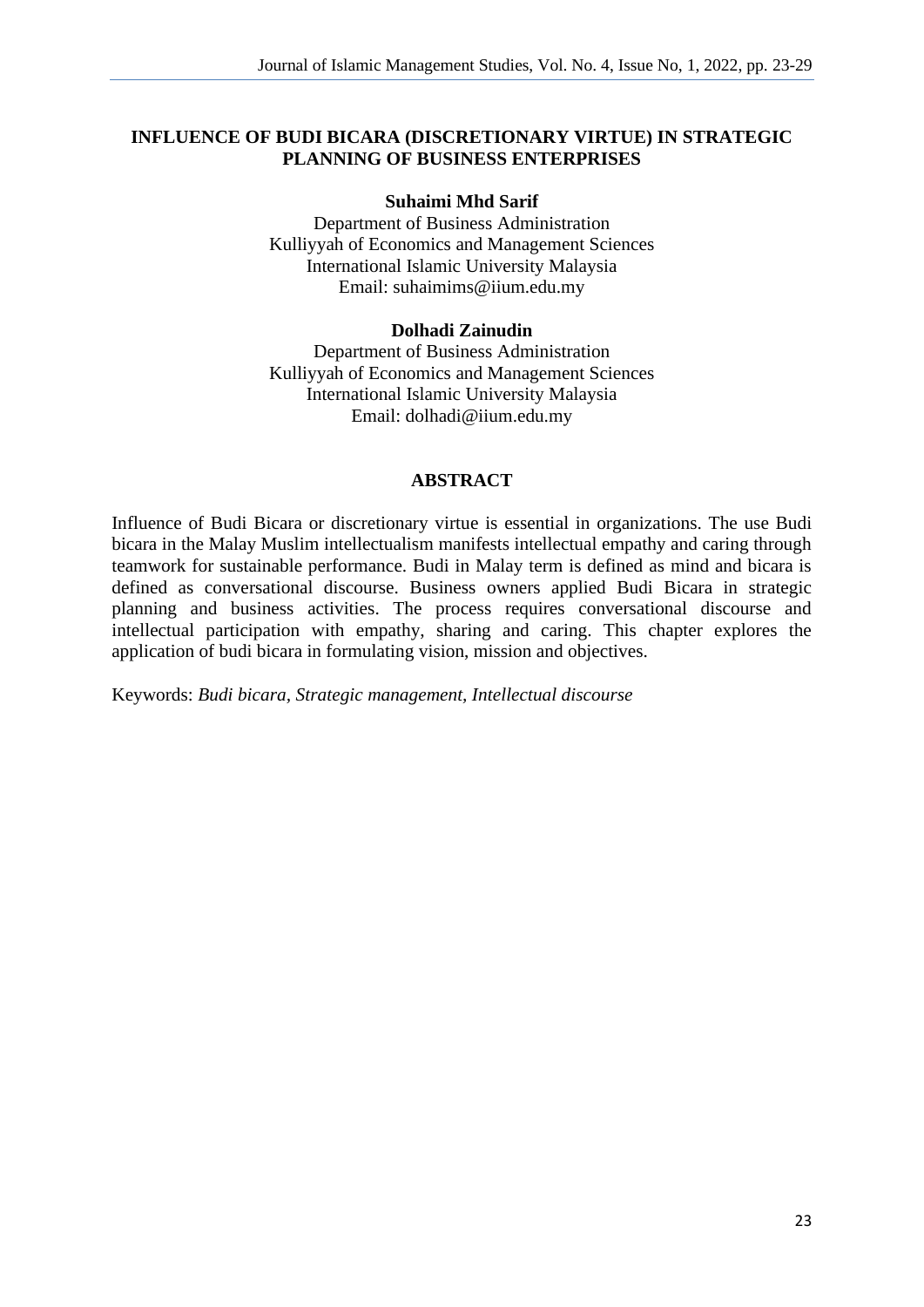# **INTRODUCTION**

Budi bicara has been used extensively by individuals, group and organizations. Even in the presence of standard operating procedures (SOP), guidelines, and codes, managers are required to exercise budi bicara in managerial decision making.

The main reason for the use of budi bicara is due to the unavailability of information and incompetency of managers to use the information to make rational and logical decisions. Irrational or bounded rationality decision making approach may be used, but it is subjected to the availability of information (Beree, 2016; Suhaimi Mhd Sarif & Yusof Ismail, 2016; David & David, 2017). If the information is inadequate, managers may apply 'satisficing' decisions. In the worst case, managers may just apply intuitive decisions.

How could managers apply intuitive decision in the environment of evidence-based management? Every decision and action requires evidences for audit purposes (Suhaimi Mhd Sarif & Yusof Ismail, 2016; David & David, 2017). If managers were to use budi bicara decision approach, then how could managers provide the evidences? In budi bicara decision approach, the process is always with shura and gotong royong mechanisms. The evidences can be created through minutes, conversation recordings, and notes.

## **LITERATURE REVIEW**

### *Budi Bicara*

This section provides explanation on the formulation of organisational vision, mission and objectives of an organization based on budi bicara. Budi is actually the mind, soul and action of reasonable human (Lim Kim Hui, 2003; Husin, 2010). The essence of budi bicara is to apply akal (intellect), dakar (staunch), amanah (trust) and bestari (intelligent) (ADAB) framework (Dzulkifli Abdul Razak, 2021). The operative tools are shura (mutual consensus) and gotong royong (communal work). Figure 1 illustrates the operationalization of budi bicara in the process to formulate vision, mission and objectives of an organization.

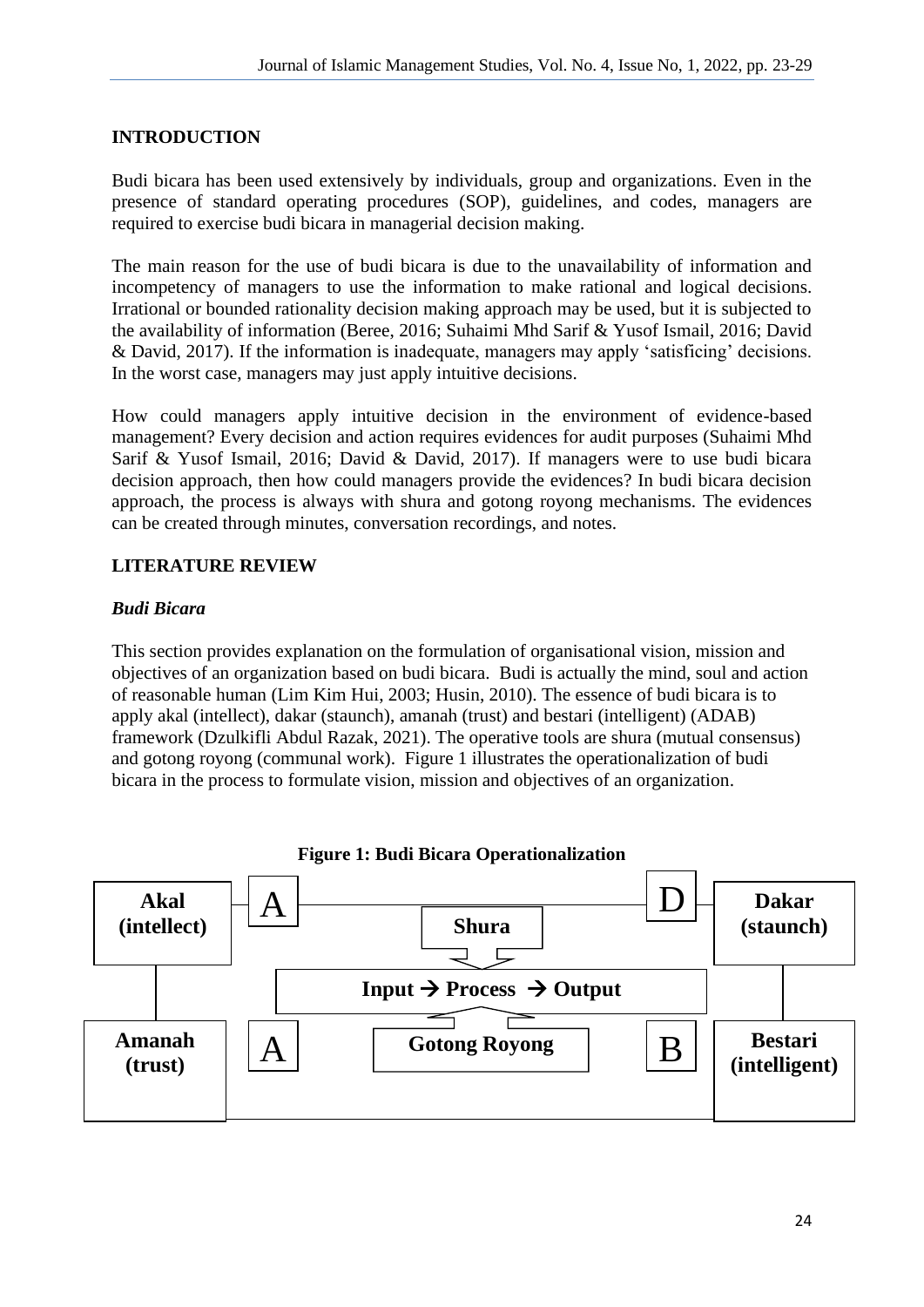# *Formulation Process*

Participants in the formulation of vision, mission and objectives will use budi bicara with shura and gotong royong. The following lists the formulation process (Suhaimi Mhd Sarif & Yusof Ismail; David & David, 2017).

Develop a strategic vision Develop a company mission statement Develop core values Link the vision and mission with core values Develop organisational objectives Develop specific performance target with balanced score card

## *Developing a Strategic Vision*

A strategic vision is top management's visualisation about the company's long-term direction, business mix, targets, and ways to achieve them. It is an aspiration of the top management's big picture's view of the company will be heading in the future. David & David (2017) argued that top management should avoid too generic or catchy statement like "We will be a global leader in every market we venture into." Such statement is very general and difficult to be translated into doable and actionable tasks. A good vision statement will be able to convey top management's aspiration, view, and visualisation into the kind of business for the company. More importantly, such vision provides a reference for all levels of managers to translate into decisions and actions.

Top management should not be a sole party to decide on the vision statement. There is a need for top management to apply budi bicara. The essence of budi bicara is the application of akal (intellect), dakar (staunch), amanah (trust) and bestari (intelligent) (ADAB) framework (Lim Kim Hui, 2003; Dzulkifli Abdul Razak, 2021). The operative tools are shura (mutual consensus) and gotong royong (communal work). Once the shura has agreed collectively with gotong royong stances, then the vision statement can be visualized and communicated.

The wording of a vision statement should be able actionable. David  $&$  David (2017) postulated that vision statement is to be visualised into graphic, is forward-looking, focused, feasible, have business sense, and memorable. Top managers should avoid vague, incomplete, bombastic words, generic, very superlatives and repetitive.

More importantly, a sound and well communicated strategic vision of a company is able to get 'buy-in' from all managers, able to avoid costly decisions and actions, able to be cascaded to other managers.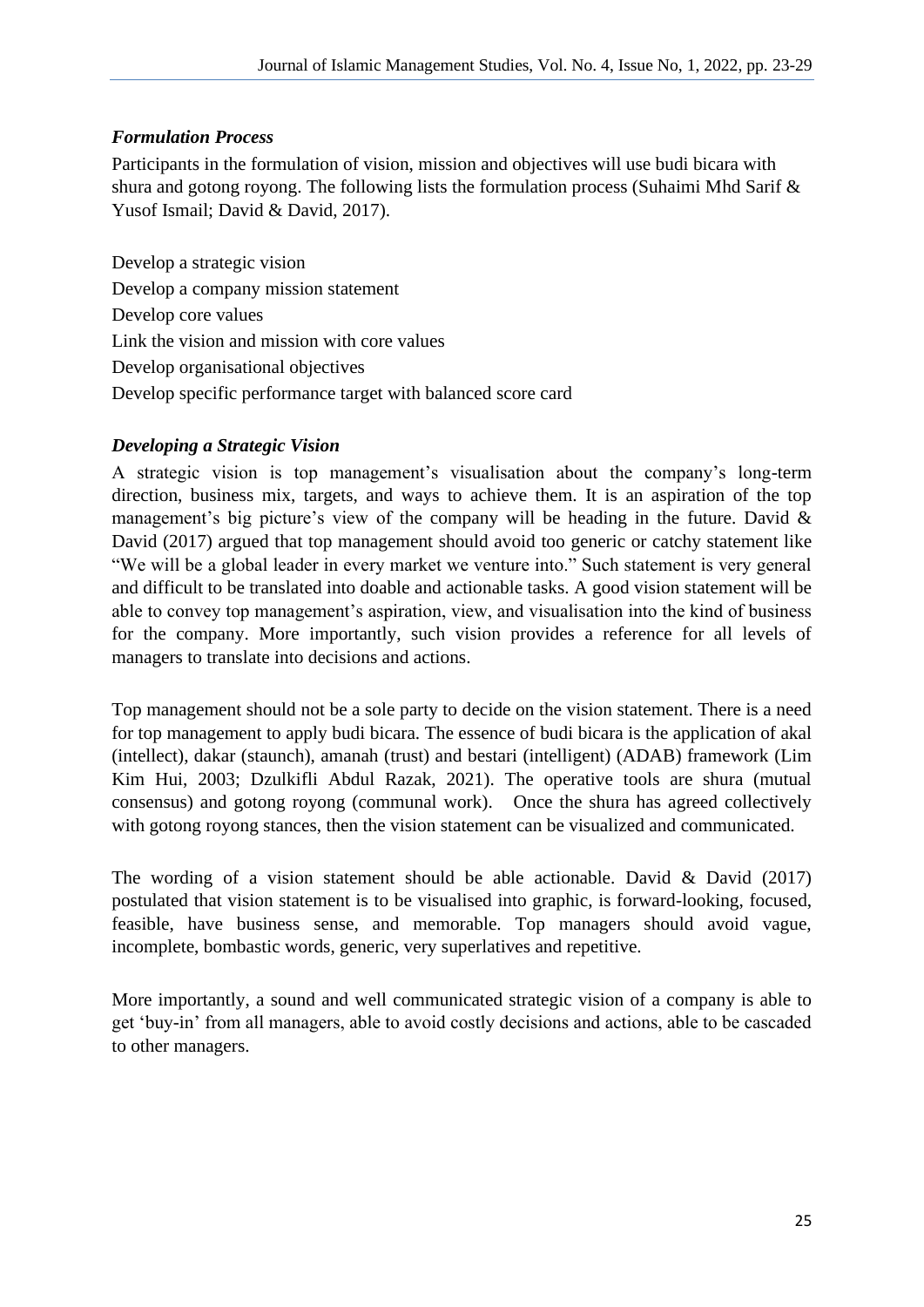#### *Developing a Company Mission Statement*

A company mission statement describes the present business and the purpose of the business. Since it is about business, the mission statement should be able to describe the company's products/services, specific buyers' needs and the customer groups, and identity.

Top management should not be a sole party to decide on the mission statement. There is a need for top management to apply budi bicara. The essence of budi bicara is the application of akal (intellect), dakar (staunch), amanah (trust) and bestari (intelligent) (ADAB) framework (Lim Kim Hui, 2003; Dzulkifli Abdul Razak, 2021). The operative tools are shura (mutual consensus) and gotong royong (communal work). Once the shura has agreed collectively with gotong royong stances, then the mission statement can be communicated.

#### *Linking the Vision and Mission with Company's Budi*

The company's budi is necessary to guide the decisions and actions of company's staff for the benefit of the company. Universal values such as fairness, honesty, integrity, ethical, innovative, teamwork and passionate about high quality products. At this juncture, managers need budi bicara by integrating akal (intellect), dakar (staunch), amanah (trust) and bestari (intelligent) (ADAB) of all members for synergy and sustainability.

#### *Setting Objectives*

The vision and mission statements will be converted into targets/objectives. There are two kinds of objectives, financial and strategic objectives.

Top management should not be a sole party to decide on the objectives. There is a need for top management to apply budi bicara. The essence of budi bicara is the application of akal (intellect), dakar (staunch), amanah (trust) and bestari (intelligent) (ADAB) framework. The operative tools are shura (mutual consensus) and gotong royong (communal work). Once the shura has agreed collectively with gotong royong stances, then the organizational objectives can be cascaded.

### *Translate Vision, Mission, Core Values, Objectives and Strategy into Balanced Score Card*

Top management should apply budi bicara with the essence akal (intellect), dakar (staunch), amanah (trust) and bestari (intelligent) (ADAB) with the operative tools of shura (mutual consensus) and gotong royong (communal work) in translating vision, mission, and objectives into actionable strategies and plans. Figure 2 shows the cascading process from vision to mission, objectives, strategies and plans.

### **Figure 2: Cascading Process from Vision to Mission, Objectives, Strategies and Plans**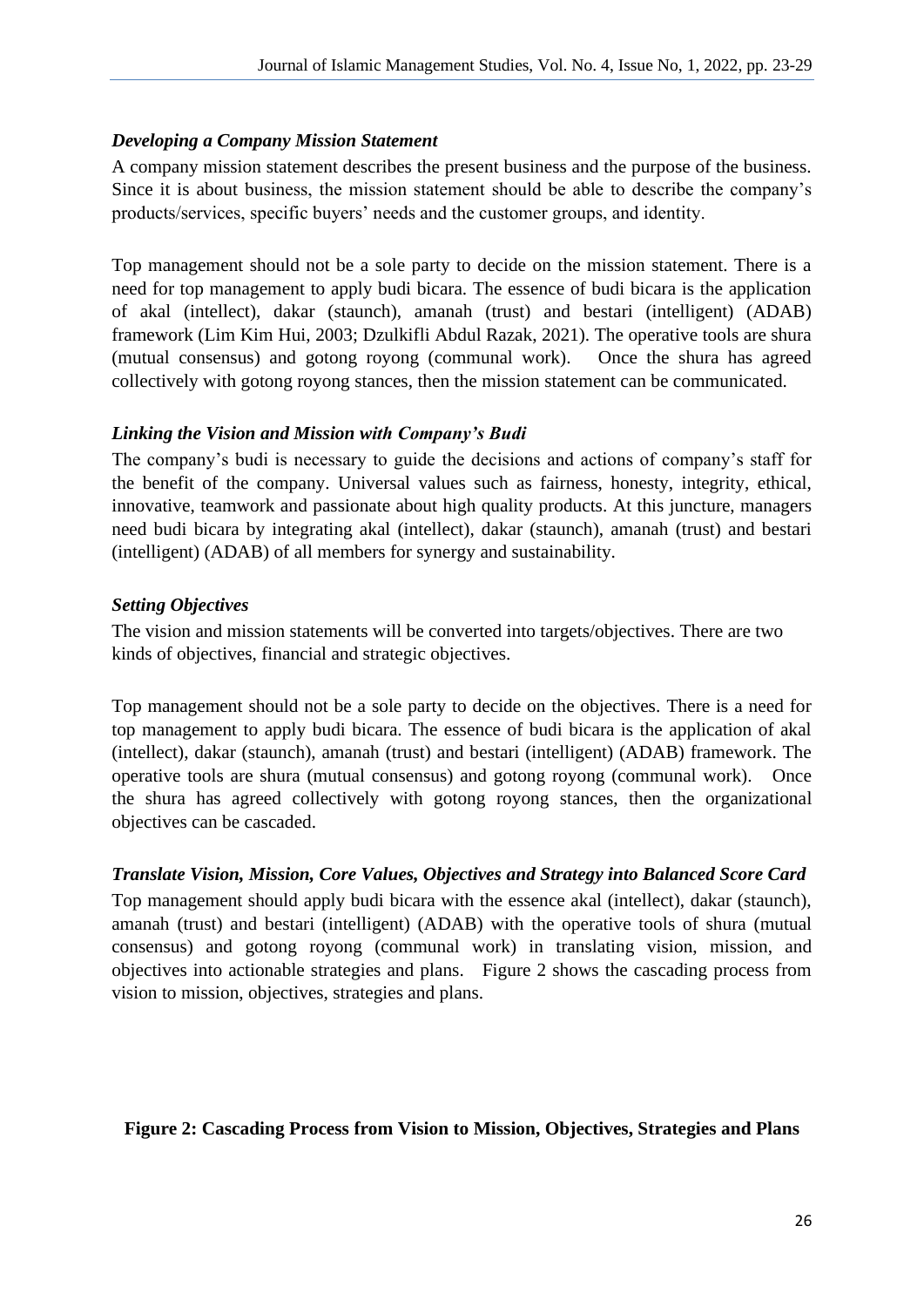

## *Organisational Strategy Map*

Top management should apply budi bicara with the essence akal (intellect), dakar (staunch), amanah (trust) and bestari (intelligent) (ADAB) (Lim Kim Hui, 2003; Dzulkifli Abdul Razak, 2021) with the operative tools of shura (mutual consensus) and gotong royong (communal work) in the organizational strategy map. This point is made in the various stories of the prophets. The believers must separate themselves from disbelievers. Nobody can remain passive. This lesson is reinforced with the stories of Nuh (7:64), Hud (7:72), Lut (7:82-83), Shu'aib (7:88) and Salih (7:75). Having outlined the main theme of the sūrah, Khaled (n.d.) looks at some brief passages. He says that the lesson of 7:02 is that, "you (the reader) should publicise the teachings of Islam and you should not allow anyone's criticism to make you ashamed of it." The general principle is found in the next *āyah*. Allah says,

# **RESEARCH METHODOLOGY**

Influence of Budi Bicara or discretionary virtue is essential in organizations. The use Budi bicara in the Malay Muslim intellectualism manifests intellectual empathy and caring through teamwork for sustainable performance. The study uses qualitative research method through personal interviews with small and medium enterprises owners. The researchers approached them due to close relationships with the business owners. Since the basis for the interaction is about engagement, the personal interviews use conversations with the business owners (MacDonald et al., 2013; Ngozwana, 2018; Jimenez et al., 2019). Even though the conversation is casual, the researchers still need to do preparation before the interview (Castillo-Montoya, 2016; Majid et al., 2017), such as securing informed consent, research permits and validated interview protocol (Yeong et al., 2018).

The study aims to obtain the views of the business owners of small and medium enterprises on the influence of Budi Bicara or discretionary virtue. Before the actual interview, the researchers have secured informed consent from informants, research permits from relevant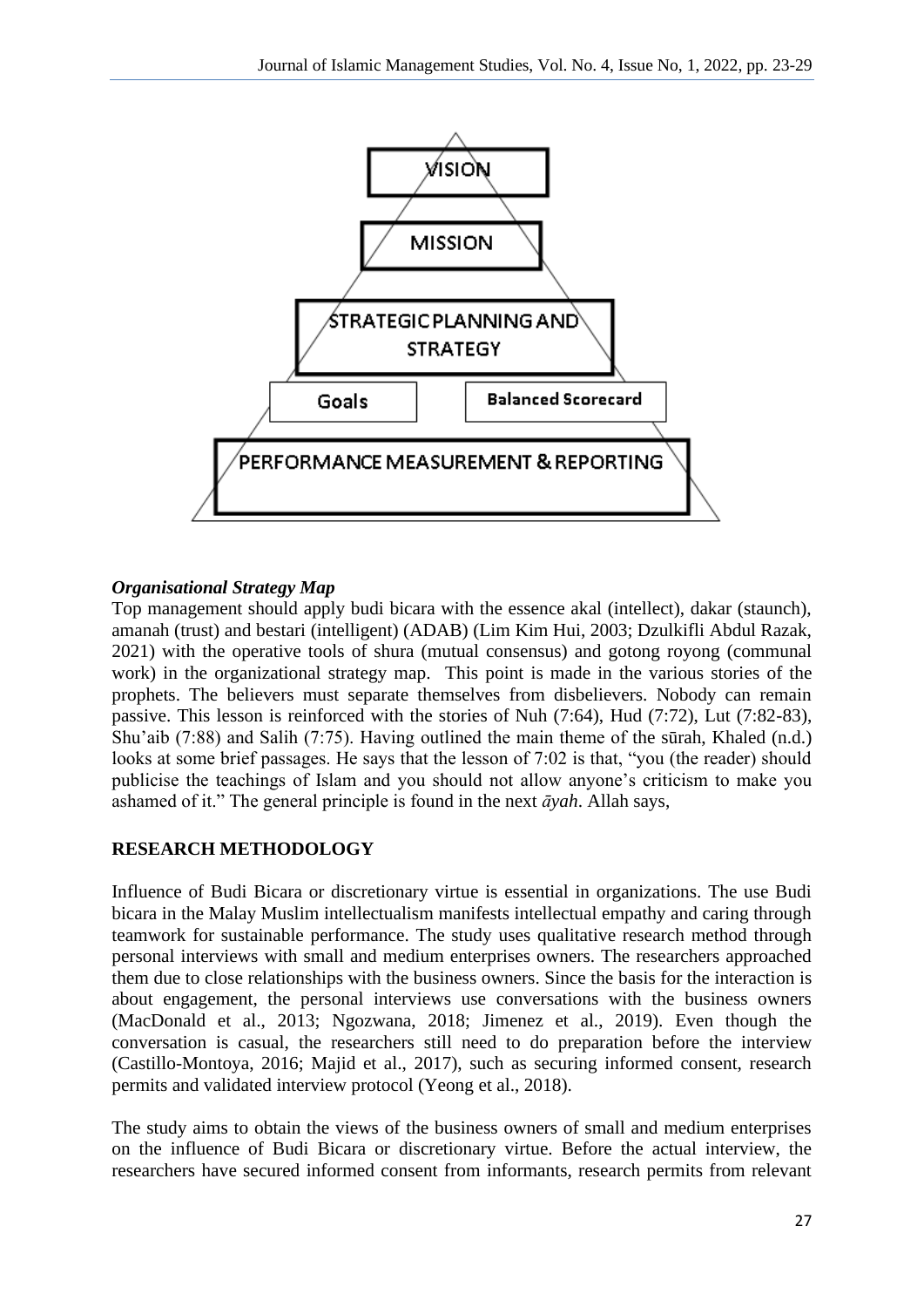authorities, and validated interview protocol. The study obtained personal interviews results with note-taking due to data privacy and confidentiality sought by the informants. The researchers finalized interview notes immediately after the conversations. Then, the researchers obtained verification from the informants. The researchers use thematic analysis on the verified interview notes**.**

# **RESULTS AND DISCUSSIONS**

This part presents the feedback of informants on the influence of Budi Bicara or discretionary virtue in their business practices. All of the small and medium enterprises were given nicknames to honor their confidentiality.

### *Pak Su Enterprise*

Pak Su Enterprise used to work in the general trading for many years. When he saw the opportunities to run his own sports outlet, he quit the job. He approached his close friends and contacts who used to be in his general trading business.

When he was asked whether there is influence of Budi Bicara or discretionary virtue in his business ventures. Pak Su Enterprise said:

"In our approach, we used Budi Bicara in all activities of our business enterprise. Budi Bicara to me is the highest level of our ability to make decision, not just based on facts and figures. We need to make sense of our figures. As Muslims we performed two-rakaat solat to get guidance from Allah. This solat shows that we are powerless. We need the guidance from Allah."

Pak Su's approach is spiritual-drive Budi Bicara decision making. This approach has humanistic elements while facing the reality of businesses (Mhd. Sarif, 2020; Yuen & Ng, 2021).

### *Pak Mat Enterprise*

Pak Mat Enterprise used to work in the army of artillery for 21 years. He chose catering business for his post retirement employment. This is common practice for ex-military personnel to choose a business venture as post retirement employment. During the 18-month preparatory duration, Pak Mat learnt about business management, marketing, finance, operations management and culinary.

Being too long in military service, Pak Mat has been spared from the public life. During his service military personnel did not exercise budi bicara in his decision and action. Pak Mat said:

"In army, you just have to adhere to the instructions. Where to live, how to live, how to spend with family and friends, are written in the procedures. Now when you are in the civil life, you have to make your choice. It is difficult to make a choice. I rather wanted to spend my retirement with a monthly pension in my home town. However, the demand for civil life is beyond my imagination."

### *Pak Chat Enterprise*